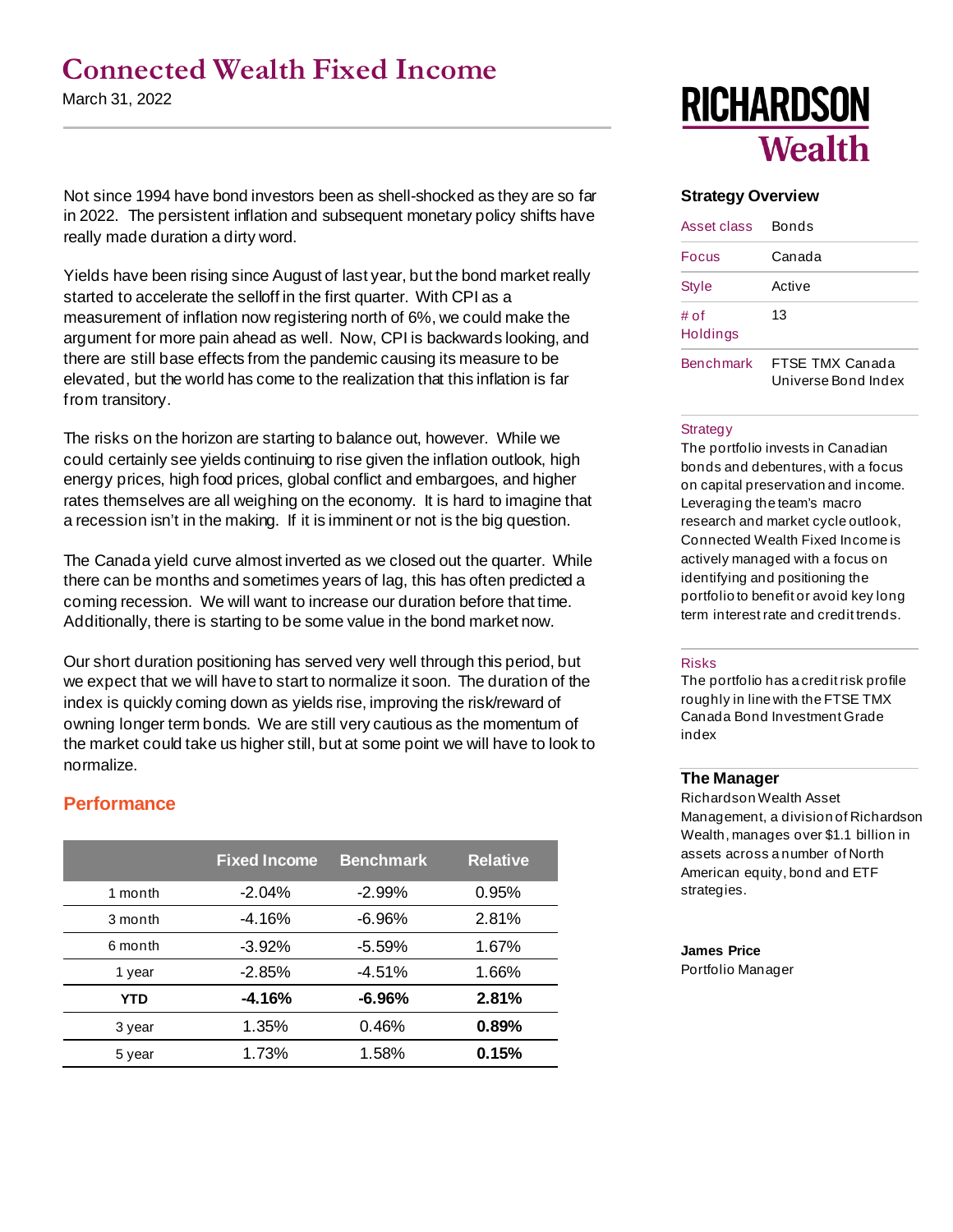## **Connected Wealth Fixed Income**

#### March 31, 2022

# **RICHARDSON Wealth**

| <b>Technical Breakdown</b>                |              |                  |
|-------------------------------------------|--------------|------------------|
|                                           | <b>Index</b> | <b>Portfolio</b> |
| <b>Weighted Average Yield to Maturity</b> | 3.60%        | 3.13%            |
| <b>Weighted Average Term</b>              | 10.33        | 4.70             |
| <b>Weighted Average Coupon</b>            | 2.74         | 2.84             |
| <b>Weighted Average Duration</b>          | 7.47         | 4.10             |
| <b>Annual Coupon Payments</b>             |              | S<br>27.206      |
| <b>Portfolio Cost</b>                     |              | 949.867<br>S     |
|                                           |              |                  |



#### **Portfolio Statement**

|                       |        |                 |            |                  |        |       |       |                 | <b>Market</b> |      |
|-----------------------|--------|-----------------|------------|------------------|--------|-------|-------|-----------------|---------------|------|
| <b>Issuer</b>         | Coupon | <b>Maturity</b> | Rating     | <b>Par Value</b> | Price  | Yield | Term  | <b>Duration</b> | Value         | %    |
| Cash Equivalent       | 0.75   |                 | AAA        | 47.000           | 100.00 | 0.75  | 0.11  | 0.11            | \$<br>47,000  | 4.9% |
| Rogers Communications | 4.00   | 6-Jun-22        | BBB+       | 62.000           | 100.47 | 1.45  | 0.18  | 0.18            | \$<br>63.072  | 6.6% |
| Manitoba              | 2.55   | $2$ -Jun-23     | A+         | 61,000           | 100.49 | 2.12  | 1.17  | 1.14            | \$<br>61,809  | 6.5% |
| <b>TELUS Corp</b>     | 3.35   | 1-Apr-24        | BBB+       | 66,000           | 100.35 | 3.17  | 2.01  | 1.89            | \$<br>67,328  | 7.1% |
| <b>NBC</b>            | 2.55   | 12-Jul-24       | BBB+       | 88,000           | 98.43  | 3.26  | 2.28  | 2.19            | \$<br>87,102  | 9.2% |
| <b>Wells Fargo</b>    | 3.87   | 21-May-25       | <b>BBB</b> | 70,000           | 98.72  | 4.31  | 3.14  | 2.88            | \$<br>70.074  | 7.4% |
| <b>CIBC</b>           | 4.38   | 28-Oct-25       | BBB-       | 94,000           | 97.93  | 5.01  | 3.58  | 3.21            | \$<br>93.798  | 9.9% |
| <b>RBC</b>            | 4.50   | 24-Nov-25       | <b>BBB</b> | 93,000           | 99.22  | 4.73  | 3.65  | 3.28            | \$<br>93,746  | 9.9% |
| Quebec                | 2.50   | $1-Sep-26$      | AA-        | 83,000           | 98.85  | 2.78  | 4.42  | 4.14            | \$<br>82,212  | 8.7% |
| Canada                | 1.00   | 1-Jun-27        | AAA        | 67,000           | 93.37  | 2.37  | 5.17  | 4.97            | \$<br>62,778  | 6.6% |
| BC                    | 2.55   | 18-Jun-27       | AA+        | 94,000           | 98.71  | 2.82  | 5.22  | 4.81            | \$<br>93,465  | 9.8% |
| Ontario               | 1.35   | 1-Dec-30        | A+         | 99,000           | 87.17  | 3.04  | 8.68  | 8.01            | \$<br>86,743  | 9.1% |
| Canada                | 2.00   | 1-Dec-51        | AAA        | 44,000           | 91.93  | 2.38  | 29.69 | 21.74           | \$<br>40,740  | 4.3% |
| <b>Totals</b>         | 2.84   |                 |            |                  |        | 3.13% | 4.70  | 4.10            | 949,867<br>\$ | 100% |
|                       |        |                 |            |                  |        |       |       |                 |               |      |